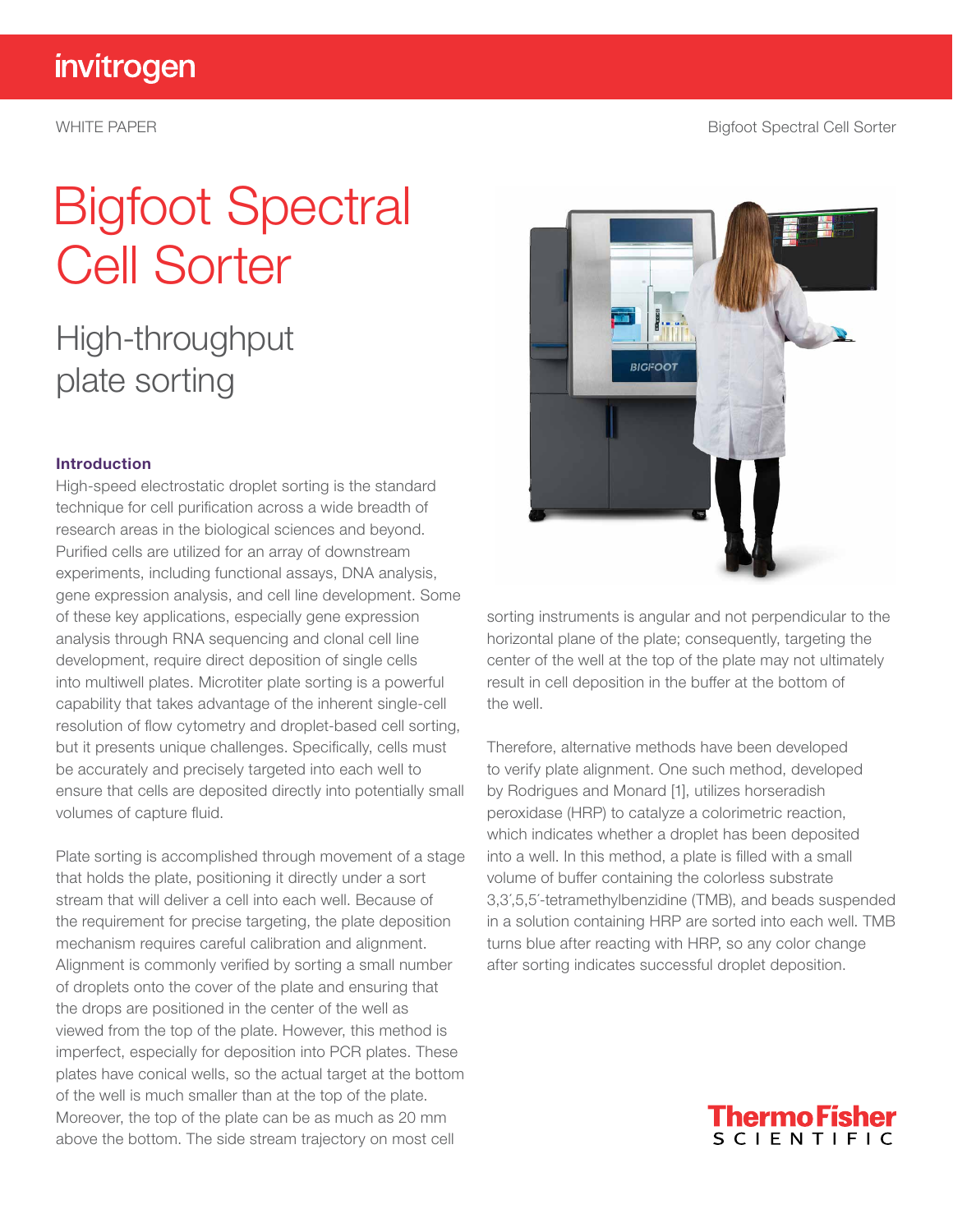The Invitrogen™ Bigfoot Spectral Cell Sorter is a cuttingedge, high-parameter instrument that features a multitude of cell-sorting advancements. Innovations in plate deposition ensure unprecedented accuracy, recovery, and speed down to single-cell sorting. These improvements include built-in stream calibration and drop delay, built-in media detection imaging that permits accurate plate setup and verification, highly robust hardware for precise single-droplet targeting with minimal adjustment, and straight-down sorting for maximum deposition accuracy. In addition, the sort output hardware facilitates maximum flexibility, permitting deposition into plates with up to 1,536 wells and even nonstandard devices like 10x™ chips [2]. Finally, and most impressively, the Bigfoot Spectral Cell Sorter is capable of four-way sorting into 96-well plates and eight-way sorting into 384-well plates for unprecedented speed, far surpassing currently available hardware. This multiway plate sorting feature is unavailable on any other cell sorter.

A variety of tests using the HRP method described above were performed on the Bigfoot Spectral Cell Sorter to test deposition accuracy and precision, robustness, and speed of the hardware. These tests demonstrate the Bigfoot Spectral Cell Sorter's revolutionary capabilities and utility in any setting where plate sorting is required.

#### **Materials**

Lyophilized, salt-free HRP (Gold Biotechnology, MO) was reconstituted in Hanks' Balanced Salt Solution (HBSS) and diluted to a working solution of 5 mg/mL. A bead and HRP mixture was prepared by adding 2 µL of 4.5 micron Polybead™ Carboxylate Microsphere suspension (4.99 x 10<sup>8</sup> particles/mL, Polysciences Inc, PA) to 0.5 mL of HRP working solution.

Multiwell plates were prepared as follows: 50 µL of TMB High Sensitivity Substrate Solution (BioLegend, CA) were added to each well of a 96-well Thermo Scientific<sup>™</sup> Armadillo™ PCR amplification plate (Thermo Fisher Scientific, MA), and 10 µL TMB High Sensitivity Substrate Solution (BioLegend, CA) were added to each well of a 384-well Thermo Scientific™ Armadillo™ PCR amplification plate (Thermo Fisher Scientific, MA). Plates were prepared and stored at 4°C in the dark until utilized.

#### **Methods**

To ensure optimal sort conditions, the Bigfoot Spectral Cell Sorter was set up and calibrated through automated software processes, which include fluidics preparation,

droplet and deflection setup, optical alignment, and drop charge delay calculation. To ensure optimal alignment between the sort streams and the plate, a test pattern was briefly activated to deposit small puddles of droplets onto aluminum plate-sealing foils. The alignment was adjusted accordingly until all puddles were centered across the wells. Subsequently, with the aluminum plate-sealing foils still fixed to the plates, five events were sorted above each well across the plate, and the positions of the resultant puddles were used to further fine-tune the alignment. The same procedure was used for both 96- and 384-well plates.

In order to thoroughly characterize the well deposition performance of the instrument, using a published evaluation method [1], the sort was configured so the number of events sorted per well was varied across the plates. Sort decisions for the 96-well PCR plates were configured so that four target events were sorted into row A, three target events into row B, two target events into row C, one target event into row D, zero target events into row E, and one event into rows F, G, and H. Sort decisions for the 384 well PCR plates were configured so that one target event was sorted into rows A, C, E, G, I, K, M, O; and zero target events into rows B, D, F, H, J, L, N, P.

As previously described, the prepared microsphere suspension containing HRP was acquired on the Bigfoot Spectral Cell Sorter. The primary 488 nm forward scatter (FSC-A) and primary 488 nm side scatter (SSC-A) parameter PMT voltages were adjusted to place the bead population at a median channel of 128 on both axes. A rectangular gate was used to define the bead population based on FSC and SSC signals, and doublets were excluded through gating on an FSC-A x FSC-H plot (Figure 1).



Figure 1. Representative forward scatter (FSC-A) versus side scatter (SSC-A) density plot alongside a representative doublet discrimination density plot (FSC-A x FSC-H). The sort gate was defined by a region in the FSC-A x SSC-A plot to identify the Polybead Carboxylate Microspheres, and a region in the FSC-A x FSC-H plot to define single beads.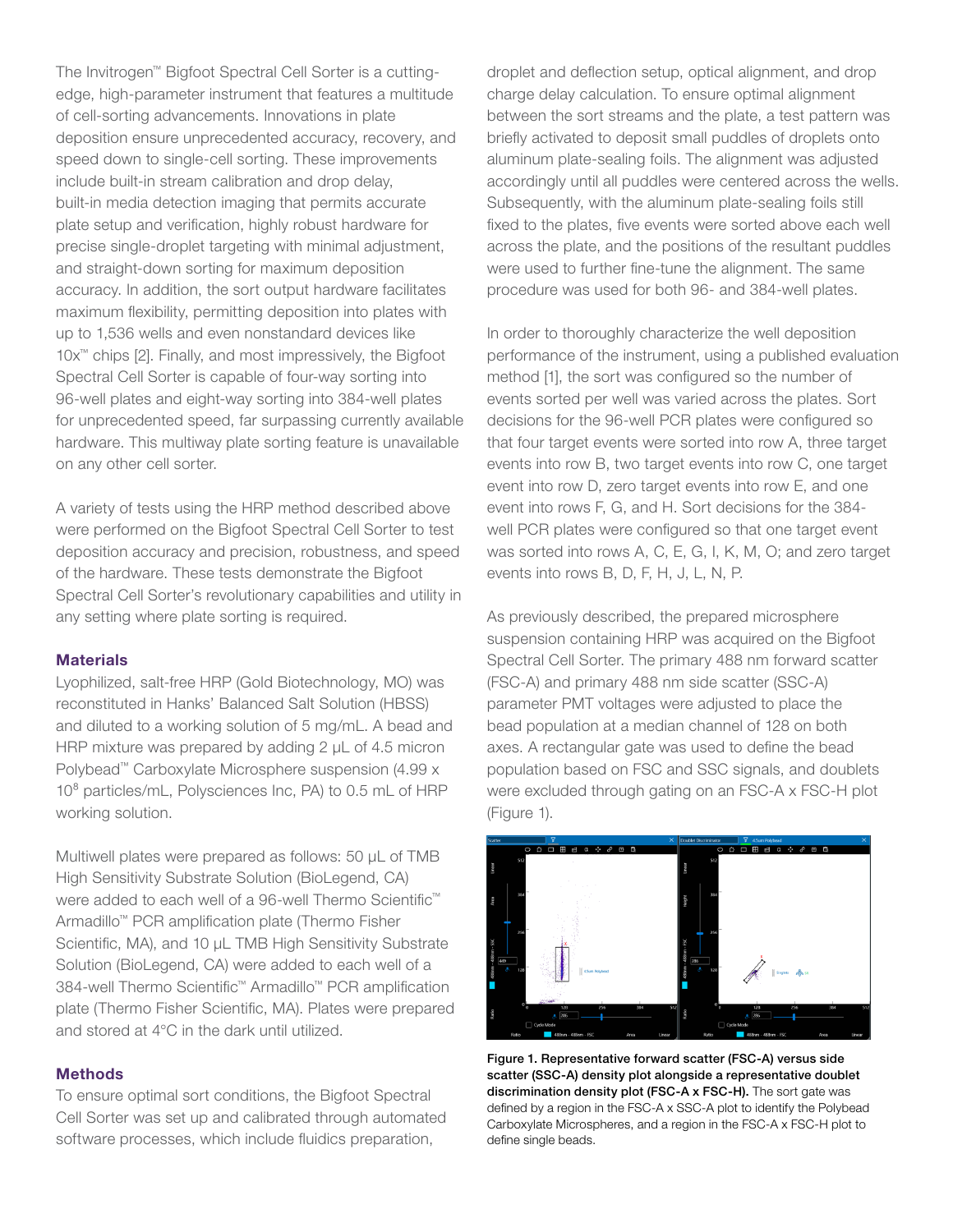All sorts were performed at 150 events/second using single-cell sort mode in which one drop was sorted and both the target droplet and the adjacent quarters of neighboring droplets were required to be free of any other events. Sorts were performed using the unique multistream plate sorting feature of the Bigfoot Spectral Cell Sorter: four side streams were utilized for 96-well plate sorting (Figure 2) and eight side streams for 384-well plate sorting (Figure 3). This strategy allows completion of a plate with only two passes across the plate, achieving unparalleled speed. The elapsed time to complete each plate was recorded after each sort. Plates were incubated at room temperature in the dark for a minimum of 15 minutes prior to being photographed to allow the HRP reaction to progress and the resultant color to develop. A total of five plates of each plate type were sorted with no realignment between plates. All plates produced similar results.



Figure 2. Test pattern with alignment targets of four-way plate sorting mode for 96-well plates.



Figure 3. Test pattern with alignment targets of eight-way plate sorting mode for 384-well plates.

#### **Results**

The colorimetric reaction of HRP and TMB can be verified visually on all plates when sorting a single droplet containing one event suspended in HRP solution. As expected, the reaction intensifies as the number of sorted droplets increases. Figure 4 shows an example of one of the 96-well PCR plates post-sort and post-incubation. Row A contains four sorted droplets of HRP and exhibits a vivid, dark blue color when reacted with the TMB substrate. The gradient of the colorimetric reaction is increasingly paler in subsequent rows B (three droplets), C (two droplets), and D (one droplet). Row E was assigned zero events in the sort logic which resulted in clear, unreacted TMB after 30 minutes of incubation. Rows F, G, and H were all assigned one target event in the sort logic and contain a similar pale blue color to row D.

The elapsed time to complete each 96-well plate was recorded from the time the sort was executed in the software until the plate was back in its origin position for user retrieval. Table 1 shows the recorded sort times across all five 96-well plates using four-way sorting as described in the methods. The average sort time was less than eight seconds per plate. All five 96-well plates were sorted sequentially with no realignment between plates. The total sort time for all plates, excluding the time required to install the plate on the instrument, initiate the sort, and remove the plate from the instrument, was 39.46 seconds.



Figure 4. 96-well plate following multidroplet event sorting suspended in HRP solution. TMB substrate turned blue, post-sort, after 30 minutes of incubation in the dark.

#### Table 1: Elapsed sort time to complete a full 96-well plate using multiple droplet four-way sorting.

| 96-well plate<br>number | <b>Elapsed sort time</b> |
|-------------------------|--------------------------|
| Plate 1                 | 8.17 sec                 |
| Plate 2                 | 8.08 sec                 |
| Plate 3                 | 7.90 sec                 |
| Plate 4                 | 7.47 sec                 |
| Plate 5                 | 7.84 sec                 |
| Average                 | 7.89 sec                 |
|                         |                          |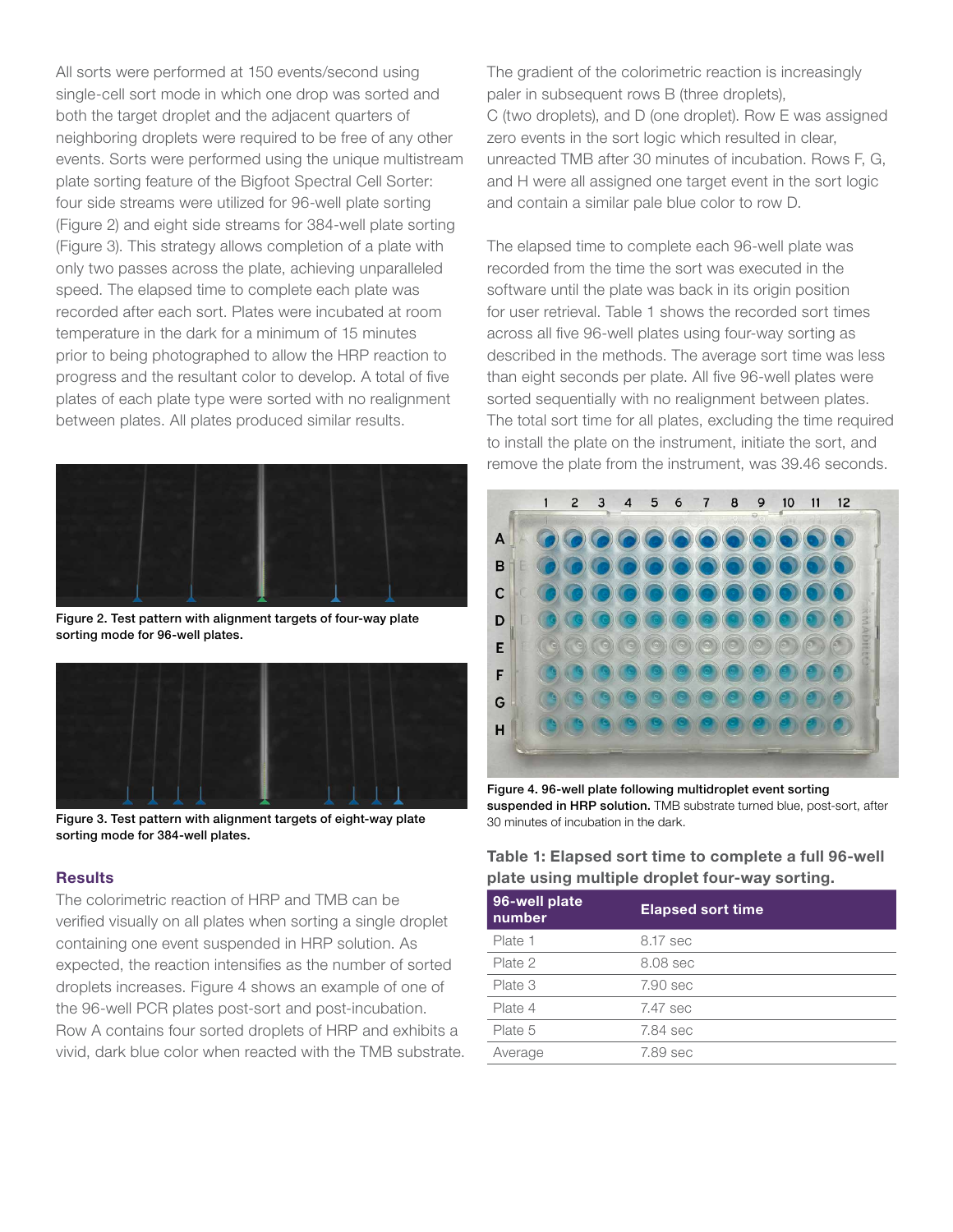Figure 5 shows an example of one 384-well PCR plate with single droplets sorted across the plate in alternating rows. Rows A, C, E, G, I, K, M, and O all contain one sorted droplet as evident with the dark blue color of the reacted TMB. Rows B, D, F, H, J, L, N, and P, which were all assigned zero events in the sort logic, contain clear, unreacted TMB after 15 minutes of incubation.

Similar to the 96-well plates, the elapsed time to complete each 384-well plate was recorded from the time the sort was executed in the software until the plate was back in its origin position for user retrieval. Table 2 shows the recorded sort times across five plates using eight-way sorting as described in the methods. The average sort time was less than 11 seconds per plate. All five 384-well plates were sorted sequentially with no realignment between plates. The total sort time for all plates, excluding the time required to install the plate on the instrument, initiate the sort, and remove the plate from the instrument, was 52.08 seconds.



Figure 5. 384-well plate following single droplet event sorting in HRP solution in alternate rows. TMB substrate turned blue, post-sort, after 15 minutes of incubation in the dark.

Table 2: Elapsed sort time for single-droplet eight-way sorting into 384-well plates.

| 384-well plate<br>number | <b>Elapsed sort time</b> |
|--------------------------|--------------------------|
| Plate 1                  | 10.51 sec                |
| Plate 2                  | 10.38 sec                |
| Plate 3                  | 10.20 sec                |
| Plate 4                  | $10.12$ sec              |
| Plate 5                  | 10.87 sec                |
| Average                  | 10.42 sec                |

#### Discussion and conclusion

The importance of single-cell plate deposition by flow cytometric cell sorting across a variety of research areas is unequivocal. However, this application can present unique challenges. In particular, nanoliter-sized droplets must be deposited with high accuracy and precision into small volumes of capture fluid as low as 2 µL. The predominant factor that impacts the efficiency of this process is the design of the instrumentation. The stability of the fluidics, the robustness of the mechanical arm that holds the plate, and the speed of plate movement all influence the quality of the experimental results of a plate-based sort. One issue common to other plate sorting devices is the unpredictable movement of the sorting mechanism, which results in misalignment of the plate to the sort stream and empty wells on the plate. Another issue is the speed of the plate mechanism. Slow movement extends the sort time and results in the evaporation of capture buffer from the wells. This reduces the capture efficiency, especially when working with small collection volumes.

In contrast, the Bigfoot Spectral Cell Sorter was designed to overcome these challenges. In particular, the mechanism responsible for plate movement was engineered to accurately deposit droplets within 0.175 mm or 10% of the surface area of a well of a 1,536-well plate. Furthermore, the device was designed to travel the entire length and width of a microwell plate in 0.5 seconds, with minimal lag during transition between wells. Both the positional accuracy and high speed of the plate sorter is the product of a custom-designed linear actuator system, fine-pitch lead screws, high-torque motors, and an intelligent spatial sensing system.